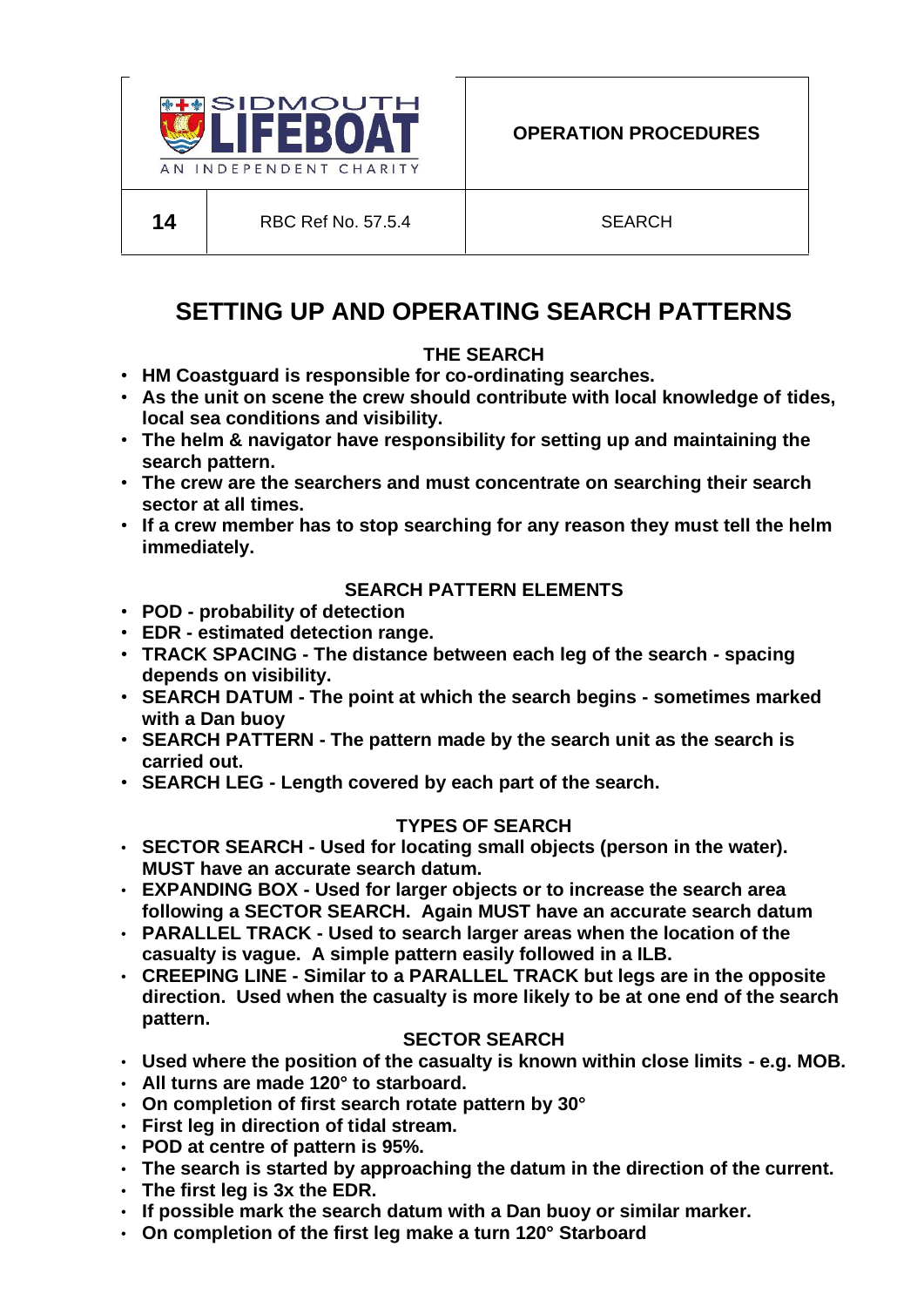- **Now complete second leg on this bearing.**
- **On completion of second leg make another turn 120° Starboard.**
- **On this leg of the search you should return to the search datum.**
- **If a marker has been used correct the pattern at this stage before beginning the next leg.**
- **This part of the pattern is now repeated.**
- **The first leg of the next sector is on the same bearing as the previous leg.**
- **One more sector and this part of the pattern is completed**
- **If this part of the search has failed to locate the casualty rotate the pattern by 30°.**
- **Now continue the whole pattern as before until three more sectors are complete.**
- **This pattern has now been followed twice and is therefore complete.**
- **Any further turns will return to ground already covered.**
- **If the casualty has not been located an expanding square pattern should be initiated.**

## **IT IS IMPORTANT TO UNDERSTAND THE EFFECTS OF TIDAL CURRENTS ON THE SECTOR SEARCH**

- **The sector search will allow for the tidal current moving the casualty during the search.**
- **This is the start position.**
- **The first leg of the search misses the casualty.**
- **As the search progresses the casualty moves but we move with him.**
- **The search has now progressed to the second sector.**
- **At this point the casualty would not be located**
- **We are still searching but still moving with the casualty.**
- **The search has now progressed to the third sector.**
- **In this example at this point the casualty would be located**
- **Note the start position. If we had not moved with the tidal current we would never have found this casualty.**
- **This is IMPORTANT TO REMEMBER if using GPS.**
- **If we don't move with the current**
- **For example carry out the search from a transit on land**
- **Or carry out the search using GPS**
- **We will not locate the casualty**

## **EXPANDING BOX**

- **Used where the position of the casualty is known within close limits - e.g. MOB.**
- **Used to continue search following unsuccessful completion of sector search.**
- **All turns are made 90° to starboard.**
- **First leg in direction of tidal stream.**
- **POD at centre of pattern is ??%.**
- **The search is started by approaching the datum in the direction of the current.**
- **The first leg 75% of the EDR.**